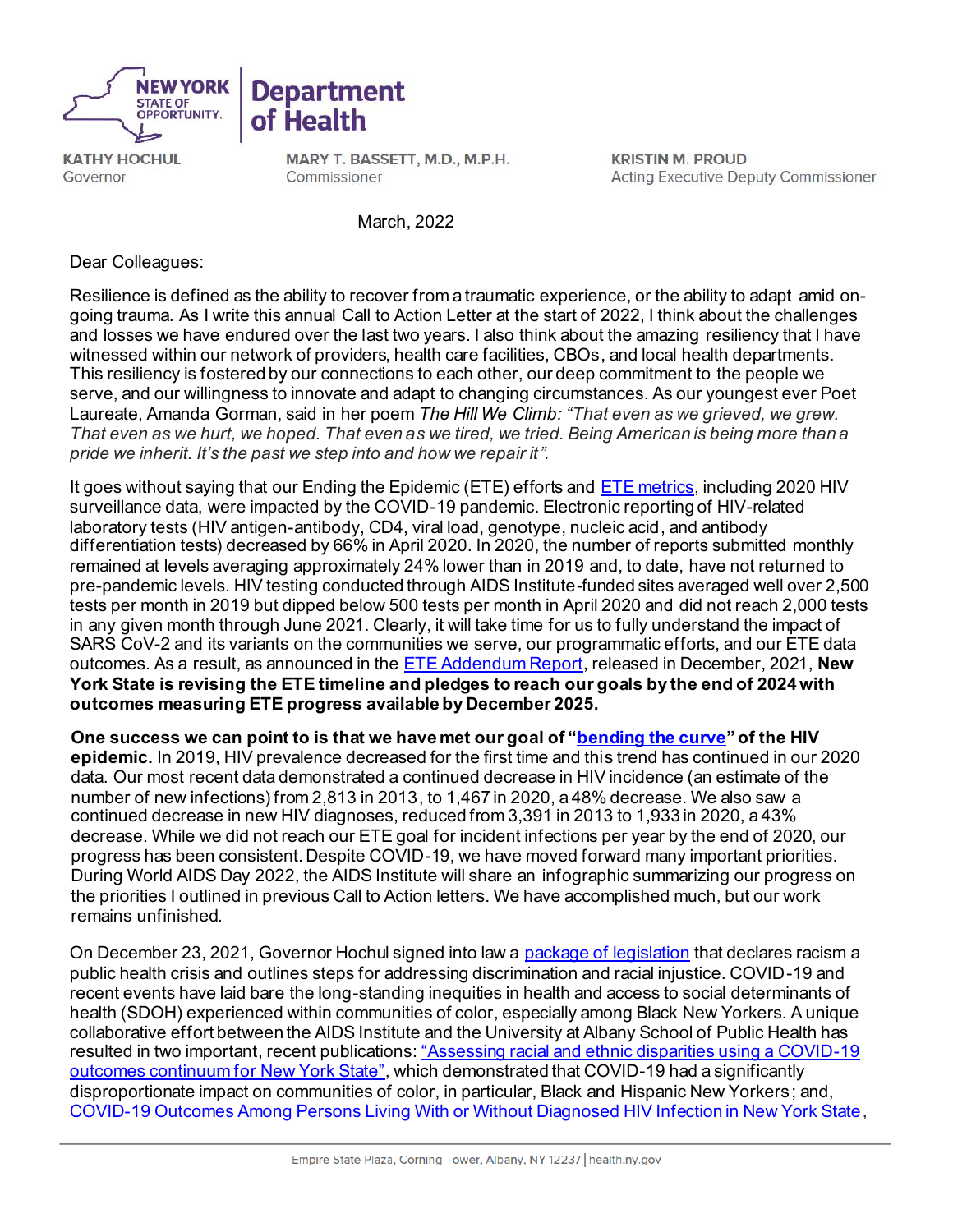which established that people living with HIV were more likely to receive a diagnosis of, be hospitalized with, and die in-hospital with COVID-19, compared with those without an HIV diagnosis.

**We must acknowledge the persistent racial disparities in new HIV diagnoses and rates of HIV viral** 

**suppression**. In 2020, non-Hispanic Black people accounted for 14.4% of NY's population, but 45.7% of new HIV diagnoses. In terms of the ETE metric, viral suppression for all people living with diagnosed HIV, the rates for non-Hispanic Black people over the past four years have averaged 7.8 percentage points lower than for White people. When looking at the ETE metric viral suppression rates for people diagnosed with HIV who are in care, the rates average 10 percentage points lower for non-Hispanic Black people than for White people. To provide additional focus around persistent disparities in ETE metrics, the AIDS Institute will release a series of Fact Sheets throughout 2022. **We must have the courage to look clearly at these disparities and have the integrity to ask ourselves a series of difficult questions about how we will prioritize our efforts to prevent new cases of HIV among Black New Yorkers, and work to eliminate racial disparities in rates of viral suppression.** To address these vital points, I propose the following priorities for 2022:

### **Priority # 1: Take decisive action to address persistent disparities in new HIV diagnoses and HIV viral suppression rates for Black New Yorkers.**

Every RFA to be released by the AIDS Institute in 2022, and into the future, will have a health equity component and evaluative criteria specific to health equity. The AIDS Institute is making the following resources and trainings available:

- Guidance tool for applying [a health equity lens](https://www.hivtrainingny.org/Home/healthequity) in the work of an agency.
- Standardized Social Determinants of Health (SDOH) screening integrated into the AIRS.
- [Provider training on how to conduct SDOH screening in a client-centered, affirming manner](https://www.hivtrainingny.org/).
- [Health Care Organization Considerations](https://www.health.ny.gov/diseases/aids/ending_the_epidemic/docs/organization_considerations.pdf) in Support of Health Equity.
- [Health Equity Competencies for Health Care Providers](https://www.health.ny.gov/diseases/aids/ending_the_epidemic/docs/health_equity_providers.pdf).
- Regional training/networking sessions on racism as a root cause of inequitable health outcomes.

Throughout 2022, and into the future, AIDS Institute contract managers will dialogue with funded agencies to identify specific actions to be taken, consistent with the funding stream, to prioritize innovative, culturally appropriate HIV prevention services, and refine models of HIV care, treatment, and support services to reduce racial disparities in new diagnoses, linkage to care, and viral suppression.

## **Priority #2: Take action in accordance with NYS's Hepatitis C Elimination Plan.**

On November 17, 2021, New York State released its [Hepatitis C Elimination Plan.](https://health.ny.gov/diseases/communicable/hepatitis/hepatitis_c/docs/hepatitis_c_elimination_plan.pdf) The plan is rooted in four guiding principles: Health Equity; Harm Reduction; Trauma-Informed Care; and Engagement of people with lived experience. The plan is comprised of recommendations in four areas and includes: nine recommendations related to prevention; 12 recommendations related to testing and linkage to care; six recommendations related to care and treatment access; and 14 recommendations related to social determinants of health. Based on your organization's mission and funding, I urge you to review these recommendations and take bold action in support of the effort to eliminate hepatitis C in NYS.

## **Priority #3: Stem the increasing tide of congenital syphilis.**

The number of congenital syphilis cases in NYS has more than doubled over the last five years. Congenital syphilis, which results from untreated maternal syphilis infection in pregnancy, is entirely preventable. Each case represents a failure of both the public health and health care systems. To reduce missed prevention opportunities, we need sustained, consistent, equitable, and timely access to high quality prenatal care for all persons, including transgender persons. The AIDS Institute is calling on all health care providers in NYS to: 1) screen persons for syphilis a[s recommended](https://www.cdc.gov/std/treatment-guidelines/screening-recommendations.htm), 2) determine pregnancy status of all persons of reproductive capacity diagnosed with syphilis, 3) make sexual health discussions a routine part of every prenatal visit, and, 4) screen all pregnant persons at least three times during their pregnancy, including at the time pregnancy is first identified, between 28 and 32 weeks, and upon delivery. The AIDS Institute-supporte[d Clinical Education Initiative's](http://www.ceitraining.org/) Sexual Health Center will prioritize training on these important topics.